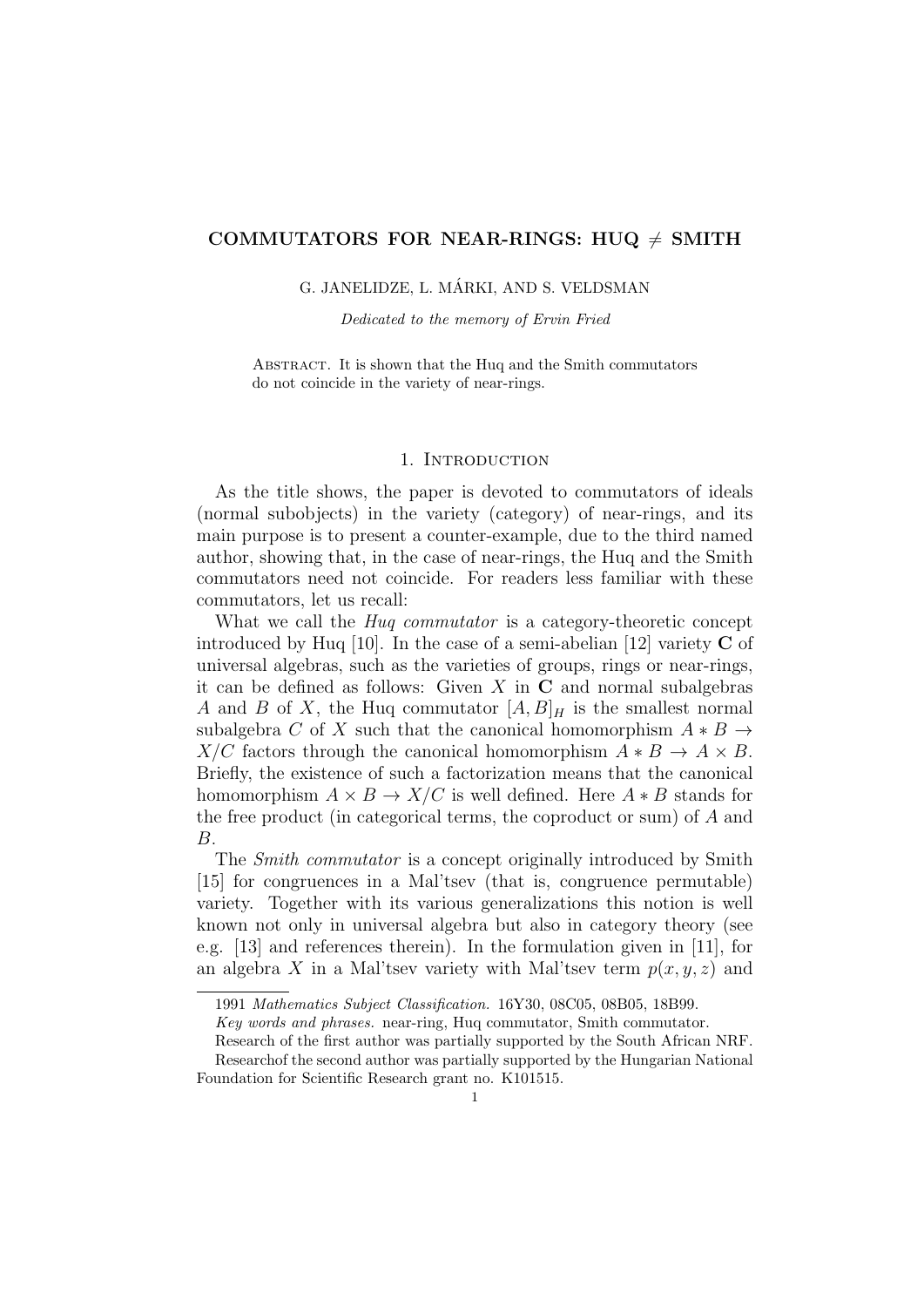two congruences  $\alpha$  and  $\beta$  on X, the commutator  $[\alpha, \beta]_S$  is the smallest congruence on  $X$  for which the function

 $p: \{(x, y, z) \mid (x, y) \in \alpha \text{ and } (y, z) \in \beta\} \rightarrow X/[\alpha, \beta]_S$ 

sending  $(x, y, z)$  to the  $[\alpha, \beta]_S$ -class of  $p(x, y, z)$  is a homomorphism.

When X belongs to a semi-abelian variety  $C$  (and in some more general situations), there is a one-to-one correspondence between the normal subalgebras and the congruences on  $X$ . Therefore, for normal subalgebras A and B of X and their corresponding congruences  $\alpha$ and  $\beta$  on X, one would expect that the congruence corresponding to  $[A, B]$ <sub>H</sub> coincides with the Smith commutator  $[\alpha, \beta]$ <sub>S</sub>. However, this is not the case in general, which, in a sense, is already suggested by the commutator constructions of Higgins [9]; the first explicit counterexample ('digroups': two independent group structures on the same set with the same identity element) was constructed much later in a joint work of the first named author and Bourn (unpublished, but later mentioned, first in [3], in the form of an observation on change-of-base functors for split extensions). Another counter-example (loops) was given recently by Hartl and van der Linden [8]. The question of when these two commutators coincide, is of sufficient importance to justify a condition "Smith = Huq" in universal algebra around which several theories have been developed, see for example [14].

Let us recall that a near-ring N is a system  $N = (N, 0, +, -, \cdot)$  in which  $(N, 0, +, -)$  is a group (not necessarily commutative),  $(N, \cdot)$  is a semigroup (with  $x \cdot y$  written as  $xy$ ), and the right distributive law  $(x+y)z = xy+xz$  holds. Notice that  $0x = 0$  is an identity in near-rings but  $x0 = 0$  need not be valid. In the semi-abelian variety of near-rings the normal subalgebras are called ideals, and  $A \triangleleft N$  if and only if A is a subgroup of  $(N, 0, +, -)$  with an and  $n(a + m) - nm$  in A for all  $a \in A$  and  $n, m \in N$ . The next two sections give more information on these two commutators for near-rings, while the last section presents our counter-example.

Throughout this paper N denotes a near-ring, A and B ideals of  $N$ , and  $\alpha$  and  $\beta$  the corresponding congruences. Furthermore, we shall write  $[A, B]_H$  for the Huq commutator of A and B and  $[A, B]_S$  for the ideal corresponding to the Smith commutator  $[\alpha, \beta]_S$ .

## 2. The Huq commutator for near-rings

Apart from the two commutator operations we are interested in, we introduce two more operations on ideals, namely: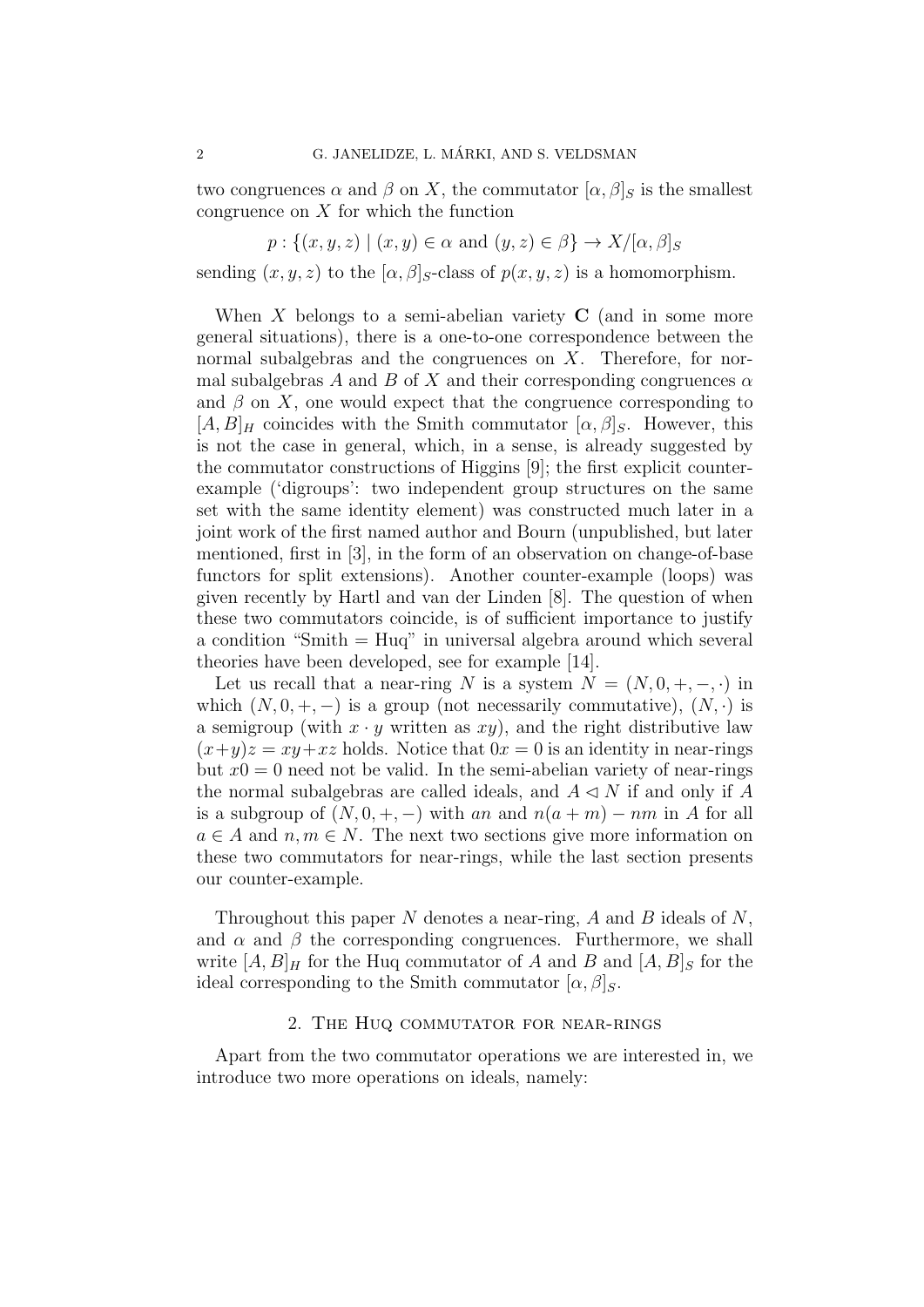$[A, B]_G$ , the ideal of N generated by the usual group-theoretic commutator of A and B considered as subgroups of the additive group of N; that is,  $[A, B]_G$  is the ideal of N generated by the set

$$
\{a + b - a - b \mid a \in A, b \in B\}.
$$

 $A \bullet B$ , the ideal of N generated by the set

 ${a(b+a') - aa' \mid a, a' \in A \text{ and } b \in B}.$ 

For our ideals A and B,  $[A, B]_H$  is the smallest ideal of N for which the canonical map  $\theta_0 : A \times B \to N/[A, B]_H$  is a near-ring homomorphism; the subscript 0 indicates here that we are dealing with ideals, that is, with congruence classes of 0; later we shall deal with congruences themselves. The homomorphism  $\theta_0$  must send elements of the form  $(a, 0)$  and  $(0, b)$  to the classes of a and b, respectively, and so  $\theta_0(a, b) = a + b + [A, B]_H,$ 

as follows from  $(a, b) = (a, 0) + (0, b)$ . This formula gives easily:

**Theorem 1.**  $[A, B]_H = [A, B]_G \vee (A \bullet B) \vee (B \bullet A)$  in the lattice of sub-near-rings of  $N$  (or, equivalently, in the lattice of ideals of  $N$ ). That is,  $[A, B]_H$  is the ideal of N generated by all elements of the form  $a + b - a - b$ ,  $a(b + a') - aa'$  and  $b(a + b') - bb'$ , where a and a' are in  $A$ , and  $b$  and  $b'$  are in  $B$ .

Proof. Just observe that:

– the map  $\theta_0$  preserves addition if and only if  $[A, B]_G \subset [A, B]_H$ ;

– the map  $\theta_0$  preserves multiplication if and only if

$$
aa'+bb'-(a+b)(a'+b')
$$

is in  $[A, B]_H$  for all  $a, a' \in A$  and  $b, b' \in B$ ;

– these relations hold since  $\theta_0$  is a homomorphism;

– as follows from the right distributive law and the fact that  $[A, B]_H$ is an ideal in N containing  $[A, B]_G$ , for all  $a, a' \in A$  and  $b, b' \in B$ ,  $aa' + bb' - (a + b)(a' + b')$  is in  $[A, B]_H$  if and only if so are all elements of the form  $a(b + a') - aa'$  and  $b(a + b') - bb'$ . В последните и последните и последните и последните и последните и последните и последните и последните и по<br>В последните и последните и последните и последните и последните и последните и последните и последните и посл

## 3. The Smith commutator for near-rings

As experience with the Smith commutator theory shows, and as even suggested, in a sense, by classical affine geometry (see e.g. [7]), the suitable congruence counterpart of the map  $\theta_0$  is the map

$$
\theta
$$
: {( $x, y, z$ )  $\in N^3 | x - y \in A$  and  $y - z \in B$ }  $\rightarrow N/[A, B]_S$  (3.1)

defined by  $\theta(x, y, z) = x - y + z$  where  $[A, B]_S$  is the smallest ideal of N for which  $\theta$  is a near-ring homomorphism. This gives a simple characterization of the Smith commutator, perfectly analogous to the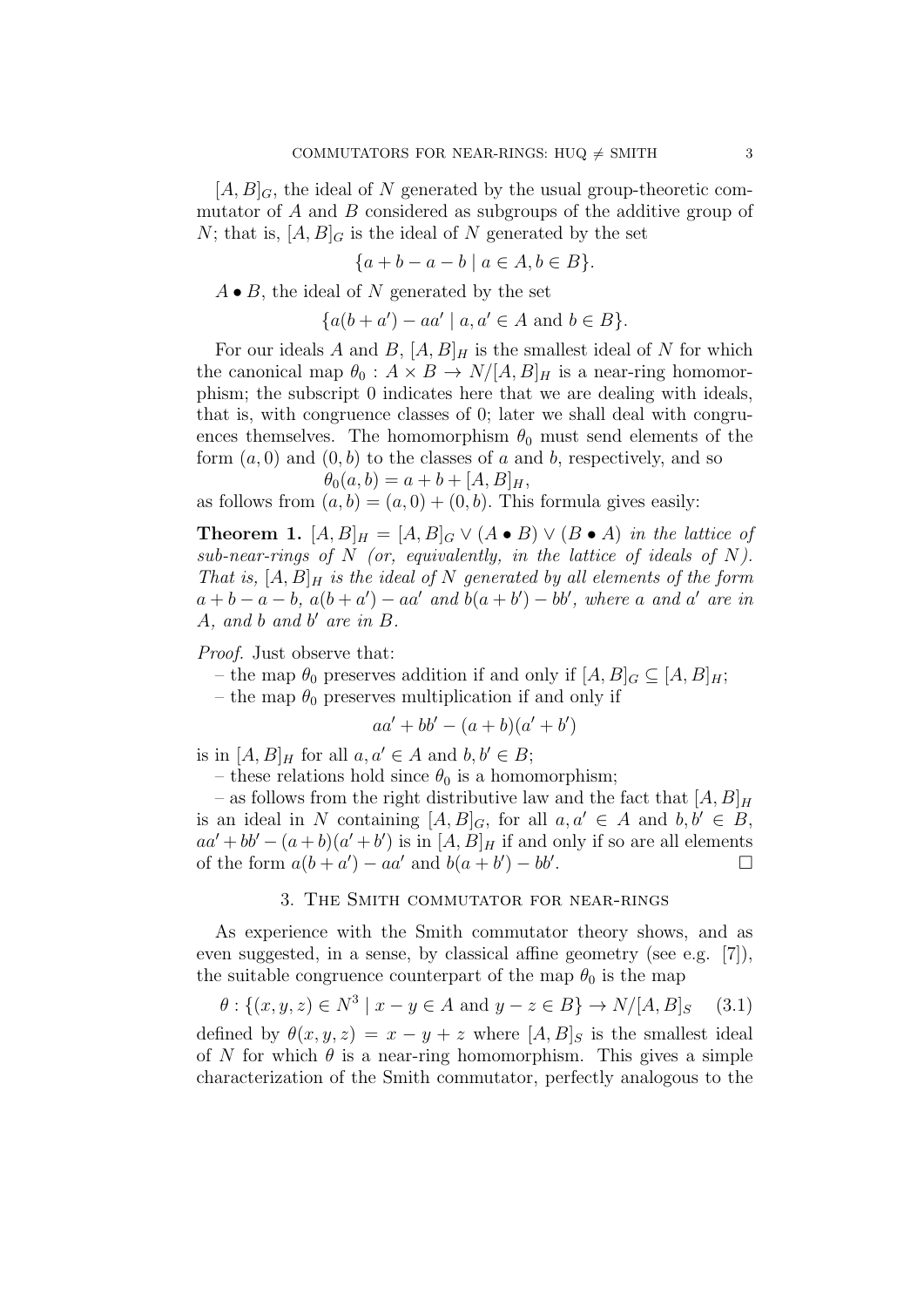definition of the Huq commutator, and explicitly mentioned in [11] (referring to [13]) in a more general context.

The next theorem will be a counterpart of Theorem 1. In order to formulate it, we introduce two more operations on ideals  $A, B, C$  and D of  $N$ ; this time a ternary and a quaternary operation, respectively:  $- C(A, B, C)$  is the ideal of N generated by the set

$$
\{a(b+c) - ac \mid a \in A, b \in B, c \in C\};
$$

note that  $C(A, B, A) = A \bullet B$ .

 $-C'(A, B, C, D)$  is the ideal of N generated by the set

$$
\{a(b+c+d) - a(c+d) + ad - a(b+d) \mid a \in A, b \in B, c \in C, d \in D\}.
$$

**Theorem 2.**  $[A, B]_S = [A, B]_G \vee C(A, B, N) \vee C(B, A, N) \vee C'(N, A, B, N)$ in the lattice of sub-near-rings of  $N$  (or, equivalently, in the lattice of ideals of N). That is,  $[A, B]_S$  is the ideal of N generated by all elements of the forms

$$
a+b-a-b, a(b+x)-ax, b(a+x)-bx, x(a+b+y)-x(b+y)+xy-x(a+y)
$$
\n(3.2)

where 
$$
a \in A
$$
,  $b \in B$  and  $x, y \in N$ .

Proof. We begin as in the proof of Theorem 1. Being a homomorphism,  $\theta$  preserves addition and multiplication. Preservation of addition is equivalent to  $[A, B]_G \subseteq [A, B]_S$  or, in other words, that all elements of the form  $a + b - a - b$  with  $a \in A$  and  $b \in B$  are in  $[A, B]_S$ . Next,  $\theta$ preserves multiplication if and only if  $[A, B]_S$  contains all elements of the form

$$
xx' - yy' + zz' - (x - y + z)(x' - y' + z')
$$
 (3.3)

with  $x - y$  and  $x' - y'$  in A and  $y - z$  and  $y' - z'$  in B. Denoting  $x - y$ ,  $x'-y'$ ,  $y-z$  and  $y'-z'$  by a, a', b and b', respectively, we can rewrite (3.3) as

$$
(a+b+z)(a'+b'+z') - (b+z)(b'+z') + zz' - (a+z)(a'+z'), (3.4)
$$

and then, using the right distributive law, as

$$
a(a'+b'+z')+b(a'+b'+z')+z(a'+b'+z')-z(b'+z')-b(b'+z')
$$
  
+zz'-z(a'+z')-a(a'+z'). (3.5)

We need to show that given a congruence  $\sim$  on N with  $a + b \sim b + a$ for all  $a$  in  $A$  and  $b$  in  $B$ , all elements of the forms  $(3.2)$  are congruent to 0 if and only if so are all elements of the form (3.5).

"If": Just note that in the cases  $a' = b = z = 0$ ,  $a = b' = z = 0$ , and  $a = b = 0$ , the expression (3.5) reduces to  $a(b'+z') - az'$ ,  $b(a'+z') - bz'$ , and  $z(a'+b'+z') - z(b'+z') + zz' - z(a'+z')$ , respectively.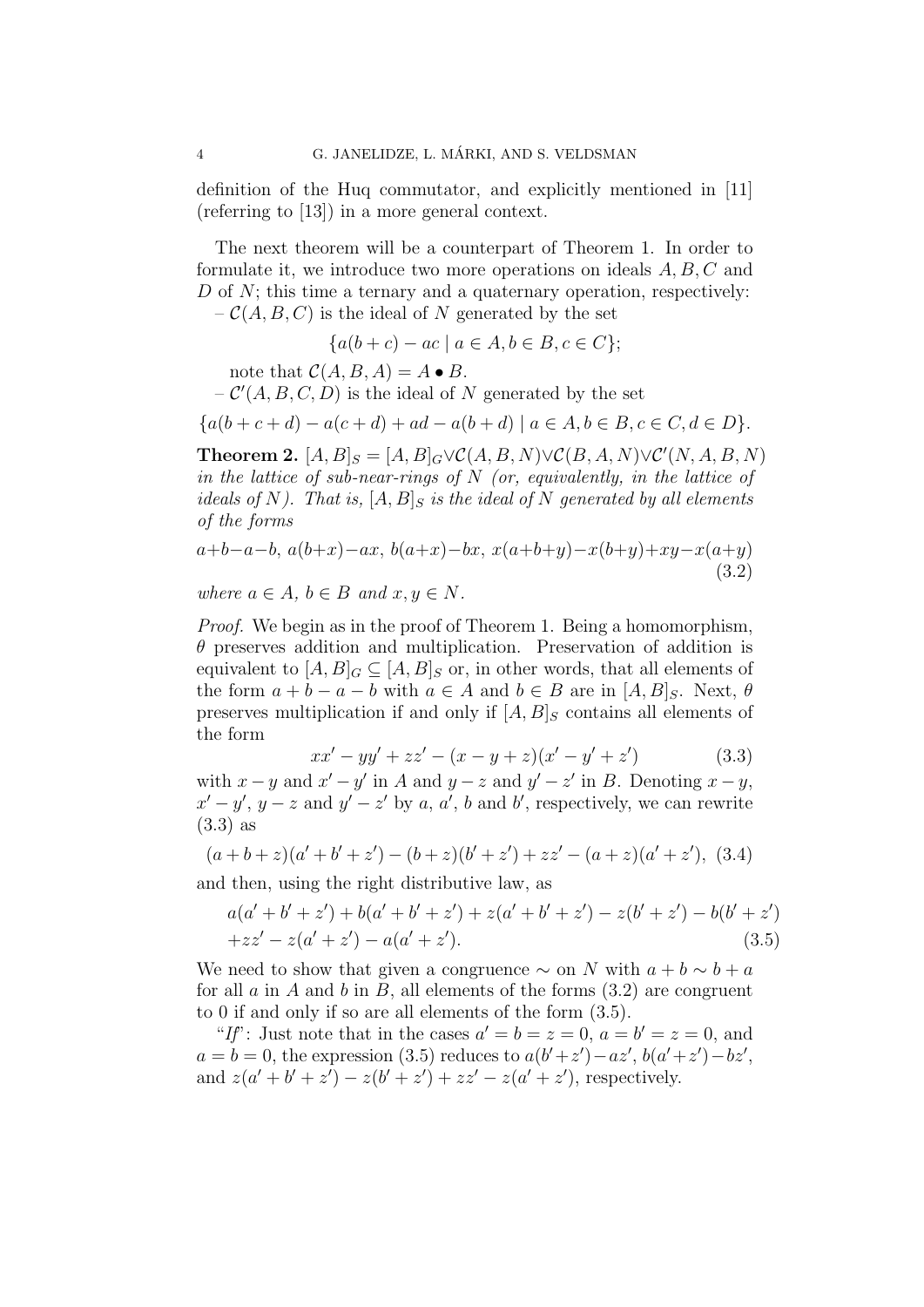"Only if": Assuming that all elements of the forms  $(3.2)$  are congruent to 0, we have:

$$
a(a'+b'+z')+b(a'+b'+z')+z(a'+b'+z') - z(b'+z') - b(b'+z')
$$
  
+zz'-z(a'+z') - a(a'+z')  

$$
\sim a(a'+b'+z')+b(a'+b'+z') - b(b'+z')+z(a'+b'+z')
$$
  
-z(b'+z')+zz'-z(a'+z') - a(a'+z')  
(since z(a'+b'+z') - z(b'+z') is in A and -b(b'+z') is in B,  
whence these elements commute up to [A, B]G)  

$$
\sim a(a'+b'+z') + b(a'+b'+z') - b(b'+z') - a(a'+z')
$$
  
(since z(a'+b'+z') - z(b'+z') + zz' - z(a'+z') \sim 0)  

$$
\sim a(a'+b'+z') - a(a'+z') \text{ (since } b(a'+b'+z') - b(b'+z') \sim 0)
$$
  

$$
\sim 0.
$$

4. Huq  $\neq$  Smith

As mentioned in the Introduction, the purpose of this section is to give an example of a near-ring  $N$  with ideals  $A$  and  $B$  for which  $[A, B]_S \neq [A, B]_H$ . Since the inclusion  $[A, B]_H \subseteq [A, B]_S$  (trivially) holds in general, inequality here means strict inclusion.

**Example.** We take  $N = \Psi$ , the near-ring constructed in [16] using an idea of Betsch and Kaarli [1]. Its underlying group is  $M^3 = M \times$  $M \times M$  where M is any abelian group with a nonzero proper subgroup K, and its multiplication is defined by

$$
(m_1, m_2, m_3)(n_1, n_2, n_3) = \begin{cases} (m_2, 0, 0) \text{ if } n_2 \neq 0 \neq n_3\\ (0, 0, 0) \text{ otherwise.} \end{cases}
$$

We then take  $A = M \times K \times \{0\} = \{(m_1, m_2, m_3) \in M^3 \mid m_2 \in K \text{ and }$  $m_3 = 0$ } and  $B = M \times \{0\} \times M = \{(m_1, m_2, m_3) \in M^3 \mid m_2 = 0\}.$ Then:

 $-[A, B]_G = \{0\}$  since  $M^3$  is an abelian group.

 $- C(A, B, N) = K \times \{0\} \times \{0\} = \{(m_1, m_2, m_3) \in M^3 \mid m_1 \in K \text{ and }$  $m_2 = 0 = m_3$ . Indeed, on the one hand,  $\mathcal{C}(A, B, N) \subseteq K \times \{0\} \times \{0\}$  by the definition of multiplication in  $N$ , and, on the other hand, for every non-zero  $k \in K$ , we have  $(k, 0, 0) = (0, -k, 0)$ [ $(0, 0, k) + (0, k, -k)$ ] –  $(0, -k, 0)(0, k, -k) \in C(A, B, N)$ , and also  $C(A, B, A) = K \times \{0\} \times \{0\}$ .  $- C(B, A, N) = \{0\} \times \{0\} \times \{0\}$ , since  $bx = 0$  for every  $b \in B$  and every  $x \in N$ , and also  $\mathcal{C}(B, A, B) = \{0\} \times \{0\} \times \{0\}.$ 

 $-{\cal C}'(N, A, B, N) = M \times \{0\} \times \{0\} = \{(m_1, m_2, m_3) \in M^3 \mid m_2 =$  $m_3 = 0$ . Indeed, on the one hand  $xy \in M \times \{0\} \times \{0\}$  for every

 $\Box$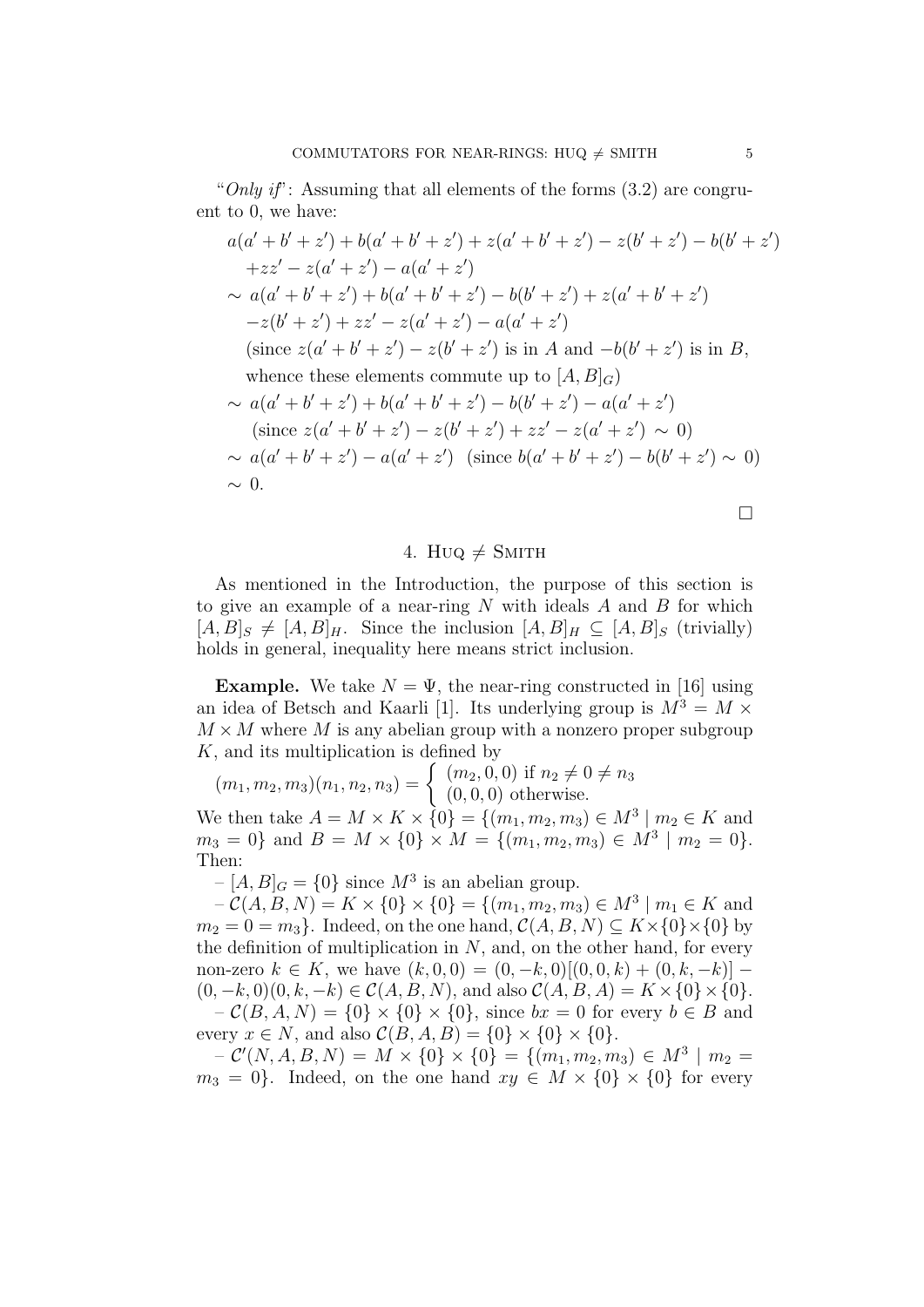x and y in N, making the inclusion  $\mathcal{C}'(N, A, B, N) \subseteq M \times \{0\} \times \{0\}$ obvious; on the other hand, for every non-zero  $m \in M$ , we choose any non-zero  $k \in K$ , and we have  $(m, 0, 0) = (0, m, 0)$ [ $(0, k, 0)$  +  $(0,0,m) + (0,0,0) - (0,m,0)$  $[(0,0,m) + (0,0,0)] + (0,m,0)$  $(0,0,0)$  $(0, m, 0) [(0, k, 0) + (0, 0, 0)] \in \mathcal{C}'(N, A, B, N).$ 

Therefore  $[A, B]_S = M \times \{0\} \times \{0\}$ , by Theorem 3. At the same time, using Theorem 1 and the calculation above, we obtain

 $[A, B]_H = [A, B]_G \vee (A \bullet B) \vee (B \bullet A) = [A, B]_G \vee C(A, B, A) \vee$  $\mathcal{C}(B, A, B) = K \times \{0\} \times \{0\}.$ 

That is,  $[A, B]_H \neq [A, B]_S$ , as desired.

Remarks. (a) Obviously, the same (counter-)example can be used in any full subcategory C of the category of near-rings closed under finite products, subobjects and quotient objects, containing the above near-ring N (for at least one M). Moreover, if we allow the ground category to be homological in the sense of [2], then the same applies to, say, all sub-quasi-varieties of the variety of near-rings.

(b) In particular, we can take C in (a) to be the category of all finite near-rings (using a finite abelian group  $M$ ); the category of zerosymmetric near-rings, that is, those near-rings X in which  $x0 = 0$  for every  $x \in X$ ; the variety of near-rings in which the constants form an ideal, cf. [4] or [5]; or we could even require all near-rings to have commutative addition, and/or to satisfy the identity  $xyz = 0$ .

(c) As mentioned in the example above, we have  $xy \in M \times \{0\} \times \{0\}$ for every x and y in N, which implies  $[N, N]_S \subseteq M \times \{0\} \times \{0\}$  (which is in fact equality, since we know that  $[A, B]_S = M \times \{0\} \times \{0\}$ . On the other hand,  $xy = (0, 0, 0) = 0$  for every  $x \in N$  and  $y \in M \times \{0\} \times \{0\}$ , which implies  $[N, M \times \{0\}]_S = 0$ . This shows that N is a nilpotent object of class 2.

(d) We do not fully understand the role and behaviour of the operations  $\bullet$ , C and C'; further investigations, including comparisons with weighted commutators [6], may yield here more information.

Acknowledgement. The third author would like to acknowledge the hospitality of the Algebra Department of the Alfréd Rényi Institute of Mathematics of the Hungarian Academy of Sciences during his visit where this research was started.

## 5. References

[1] Betsch, G., Kaarli, K.: Supernilpotent radicals and hereditariness of semisimple classes of near-rings. In: Radical Theory (Proc. Conf.